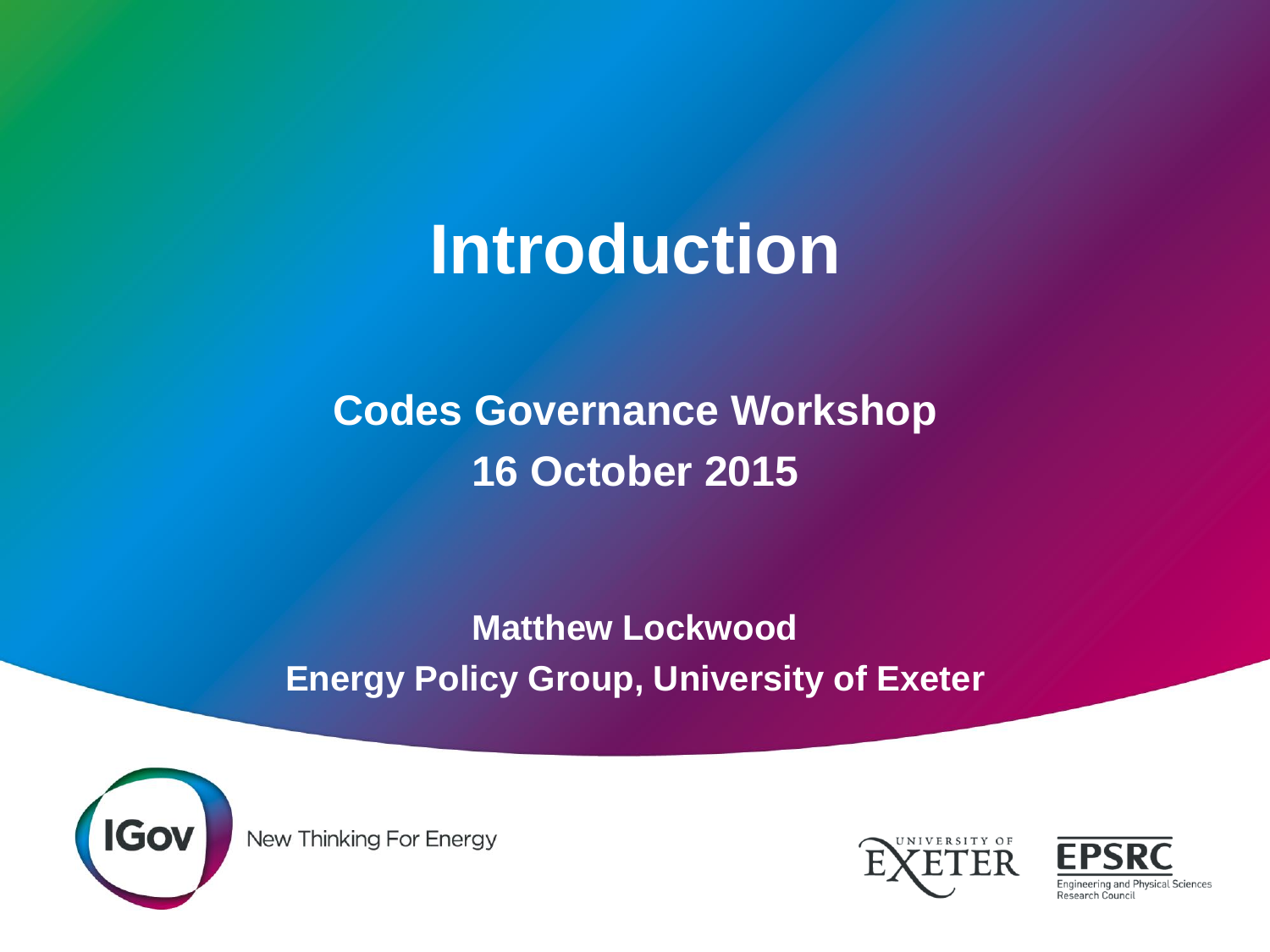### **History**



CMA Energy Markets Investigation 2014-2016

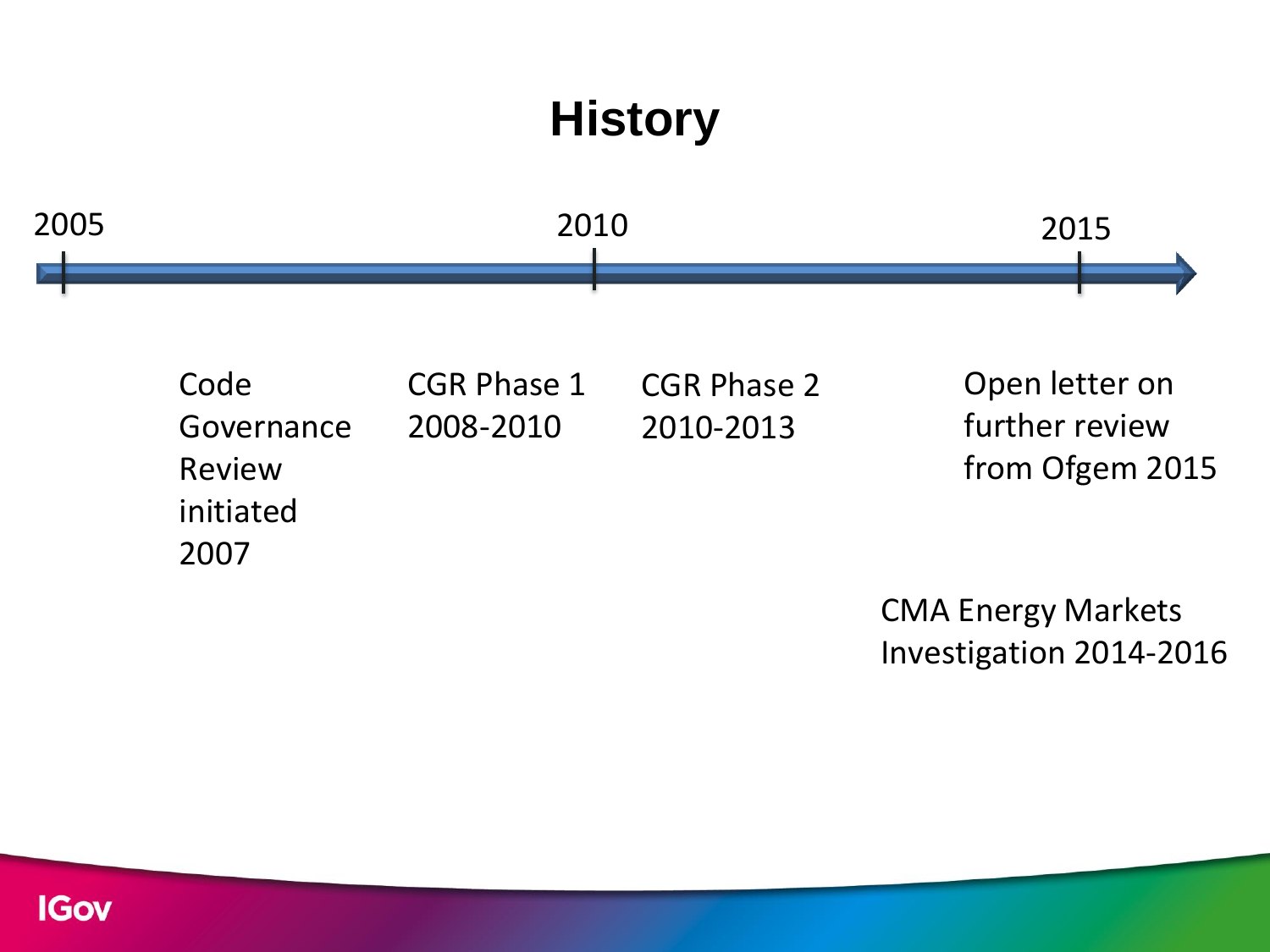#### **Issues**

| <b>Barriers to smaller actors</b>                                                                  | <b>Keeping up with policy</b><br>agenda                                                                                                          | <b>Slowness/inefficiency</b>                                                        |
|----------------------------------------------------------------------------------------------------|--------------------------------------------------------------------------------------------------------------------------------------------------|-------------------------------------------------------------------------------------|
| <b>Complexity and number of codes</b><br>$(1000s \text{ of pages})$<br>Huge number of meetings and | <b>Processes not sufficiently</b><br>$\bullet$<br>flexible (and lack the vires) to<br>ensure codes reflect huge<br>changes happening in industry | Takes far too long to get SCRs<br>$\bullet$<br>through (or indeed any major<br>mod) |
| highly technical discussions                                                                       | <b>Consumer interests not</b><br>$\bullet$                                                                                                       | Cross-code changes difficult,<br>$\bullet$<br>lacks coordination and involves       |
| <b>Governance arrangements</b><br>(including voting) and process                                   | sufficiently reflected                                                                                                                           | duplication                                                                         |
| differs across codes                                                                               | <b>Code objectives not aligned</b><br>$\bullet$<br>with Ofgem's duties (e.g. no                                                                  | Poor quality analysis?<br>$\bullet$                                                 |
| <b>Multiple and differing collateral</b><br>requirements                                           | sustainability objective except<br>for SEC)                                                                                                      | <b>Duplication of analysis in SCRs?</b><br>$\bullet$                                |
| Varying levels of service by<br>administrators and lack of oversight<br>of compliance with CACoP   |                                                                                                                                                  |                                                                                     |
| <b>Big 6, NG and DNOs dominate</b><br>panels and working groups and in<br>some cases voting        |                                                                                                                                                  |                                                                                     |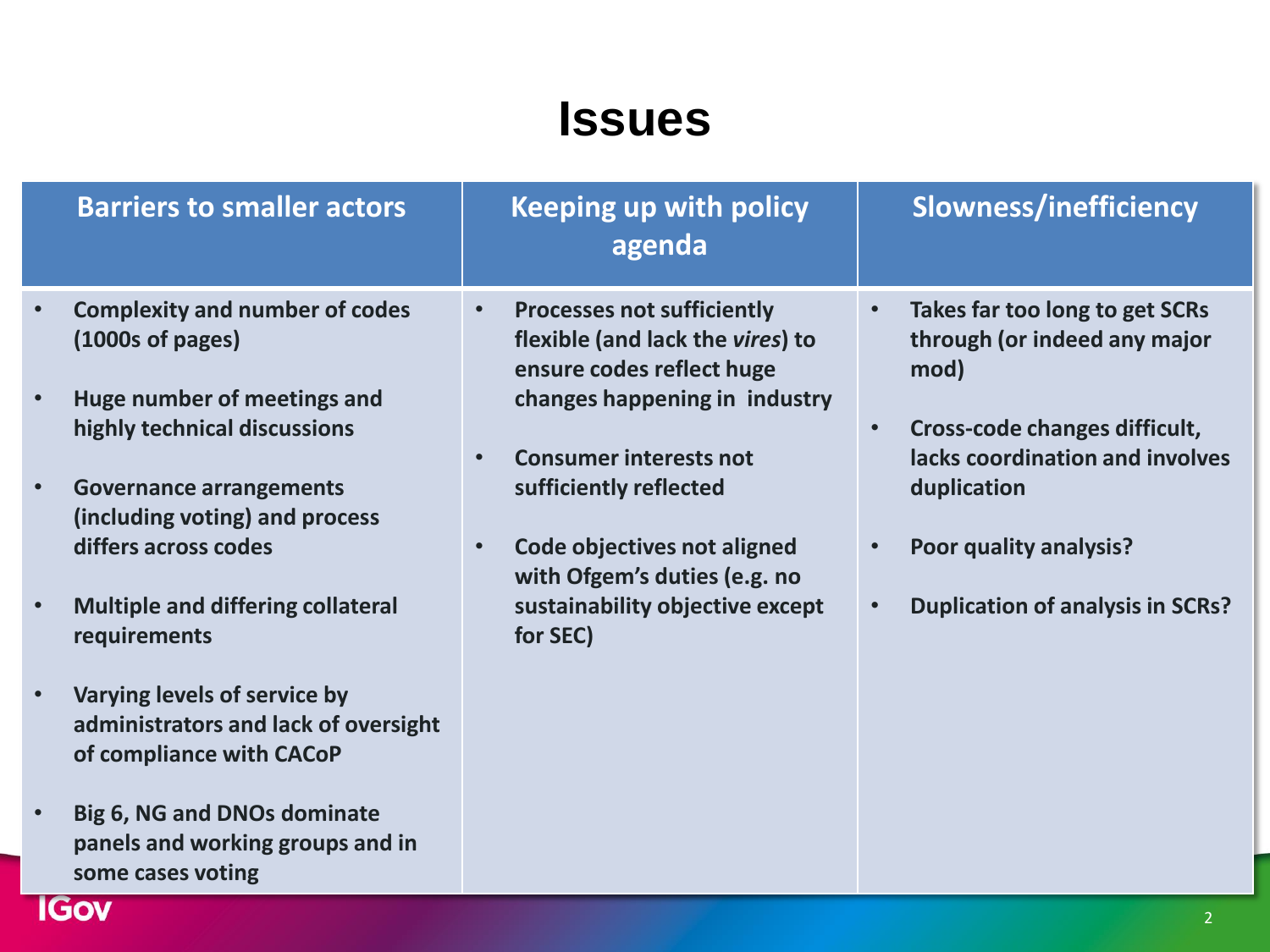#### **CMA Energy Investigation Possible Remedies**

- Remedy 18a Make code administration and/or implementation of codes changes a licensable activity
- Remedy 18b Grant Ofgem more powers to project-manage and/or control timetable of the process of developing and/or implementing code changes
- Remedy 18c Appointment of an independent code adjudicator to determine which code changes should be adopted in the case of dispute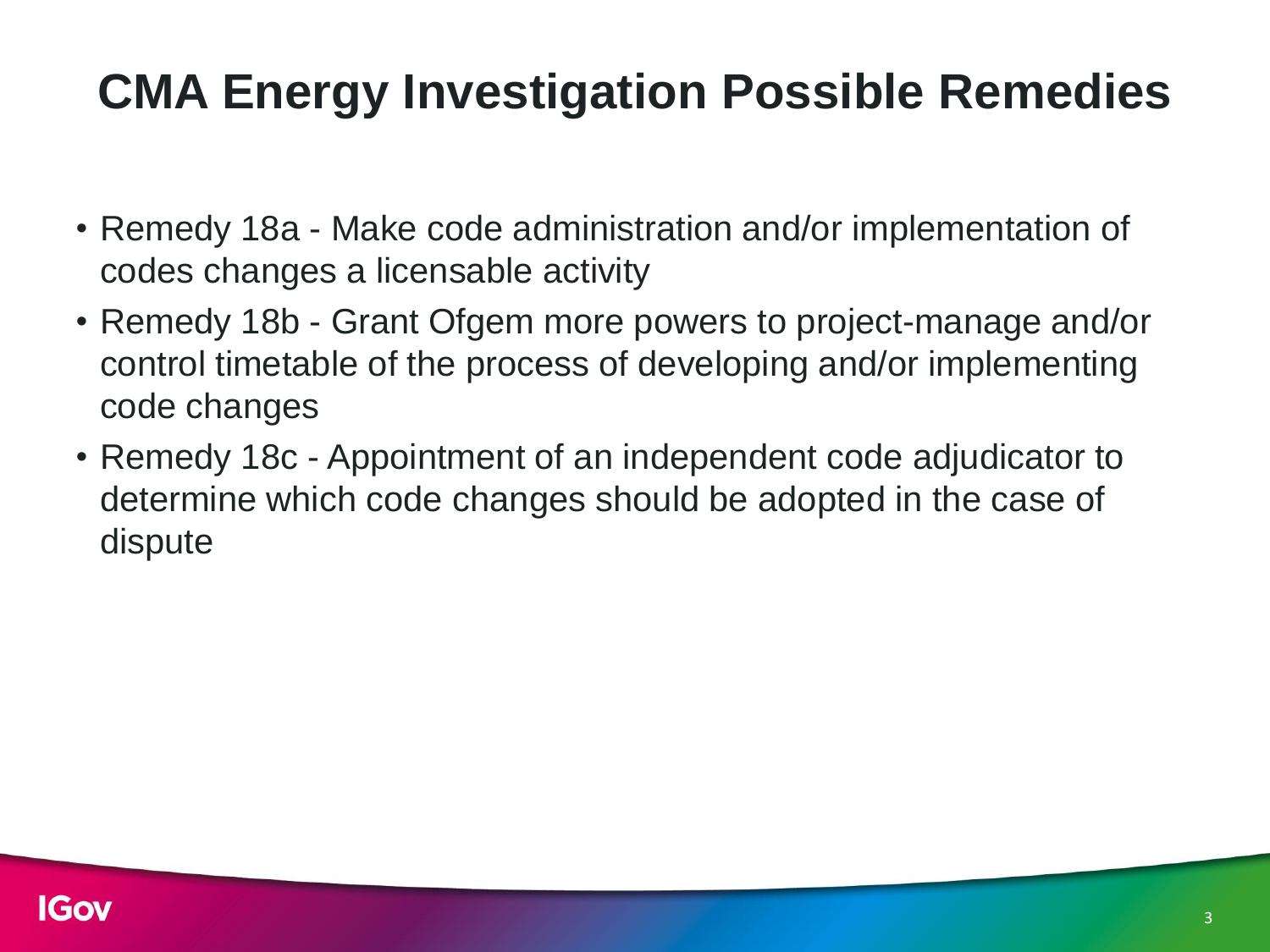# **Ofgem Further Review**

- **SCR**
	- **Backstop power for Ofgem to draft mods, Panel only to make recommendation**
	- **Power to set a timetable for licensee to raise mod**
- **Self-governance**
	- **Make case why proposals should not be self-governance**
	- **Consistent guidance across codes to enhance use of SG route**
- **Code administration**
	- **More strategic/proactive management through forward work plans or managed change windows**
	- **All work groups to have an independent chair, and access to independent expertise in some circumstances**
	- **All mods to have section on consumer impacts**
- **Charging methodologies**
	- **More developed informal pre-modification process**
	- **Modification change window**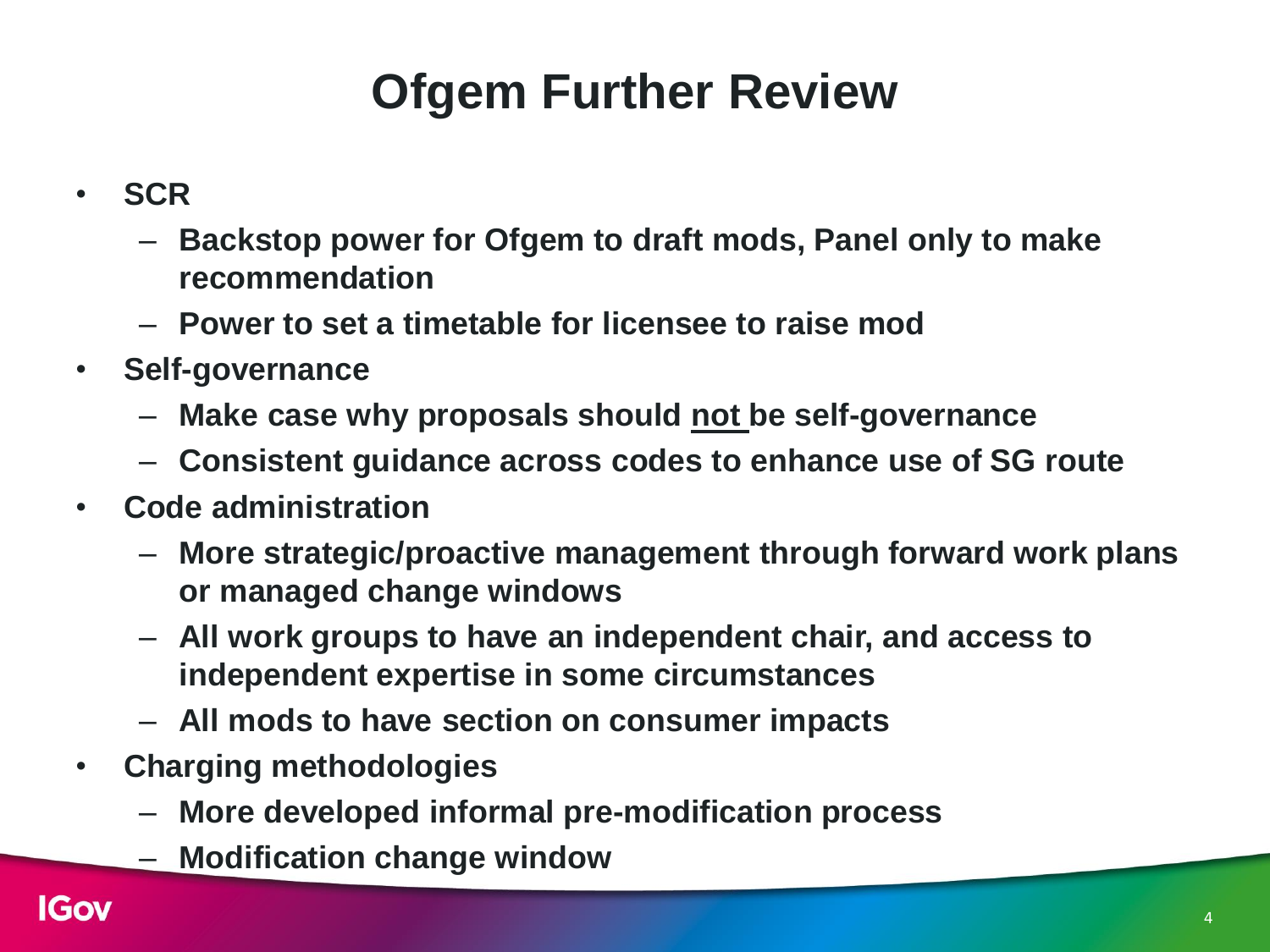#### **Other proposals**

| <b>Changes to codes</b>                                                | <b>Consolidate (and simplify) codes</b>                                                                                                                           | Citizen's Advice, Elexon.,<br><b>Good Energy, SSE</b>                                                         |
|------------------------------------------------------------------------|-------------------------------------------------------------------------------------------------------------------------------------------------------------------|---------------------------------------------------------------------------------------------------------------|
|                                                                        | New code objective on consumers                                                                                                                                   | Citizen's Advice, Elexon,<br><b>Good Energy</b>                                                               |
| <b>Changes to code</b><br>modification and<br>administration processes | Standardise governance arrangements to<br>best practice across all codes (including<br>independent panels, better representation<br>for smaller participants etc) | <b>EdF, Cornwall Energy,</b><br><b>RWE npower, Ecotricity,</b><br><b>Opus Energy, SSE,</b><br><b>Gemserve</b> |
|                                                                        | <b>Greater oversight of code administrators</b>                                                                                                                   | <b>EdF</b>                                                                                                    |
| <b>Changes to governance</b><br>architecture                           | <b>Cross-code expert group (resuscitate)</b><br><b>Cross-Code Forum)</b>                                                                                          | <b>Elexon, First Utility, Opus</b><br><b>Energy</b>                                                           |
|                                                                        | Single code administrator and/or<br>centralised code management system                                                                                            | <b>RWE npower, Cornwall</b><br><b>Energy, Good Energy,</b><br><b>First Utility, Gemserve</b>                  |
|                                                                        | <b>Design Authority</b>                                                                                                                                           | EnergyUK, RWE npower,<br><b>IET, Cornwall Energy,</b><br><b>SSE, BG</b>                                       |
|                                                                        | Independent adjudicator to replace Ofgem                                                                                                                          | <b>RWE npower/Cornwall</b><br><b>Energy</b>                                                                   |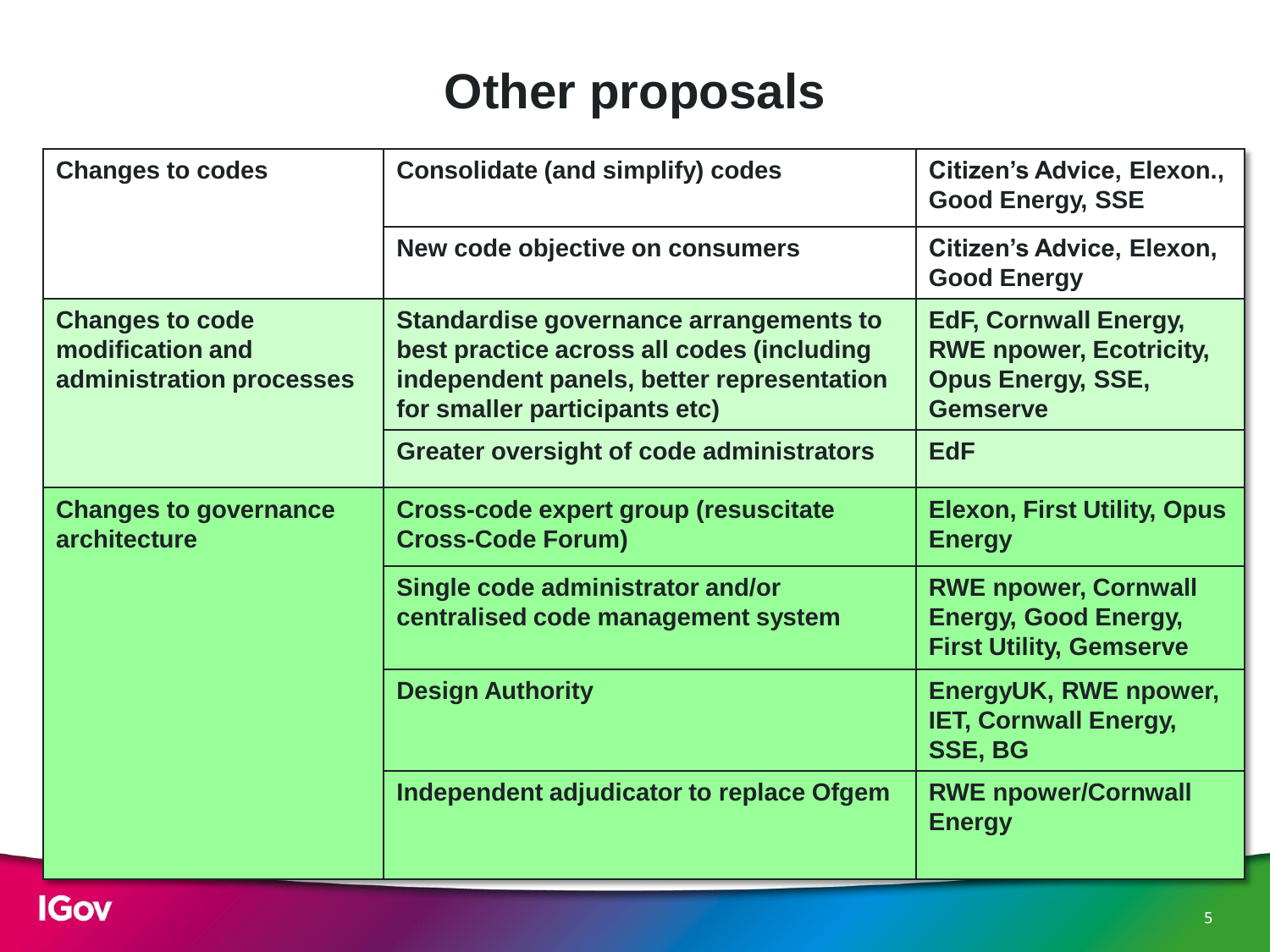#### **Some principles for governance**

- Meets the needs of a rapidly evolving energy system
- Open and transparent governance
- Acts in the public interest
- Considers sustainability
- Ensures investment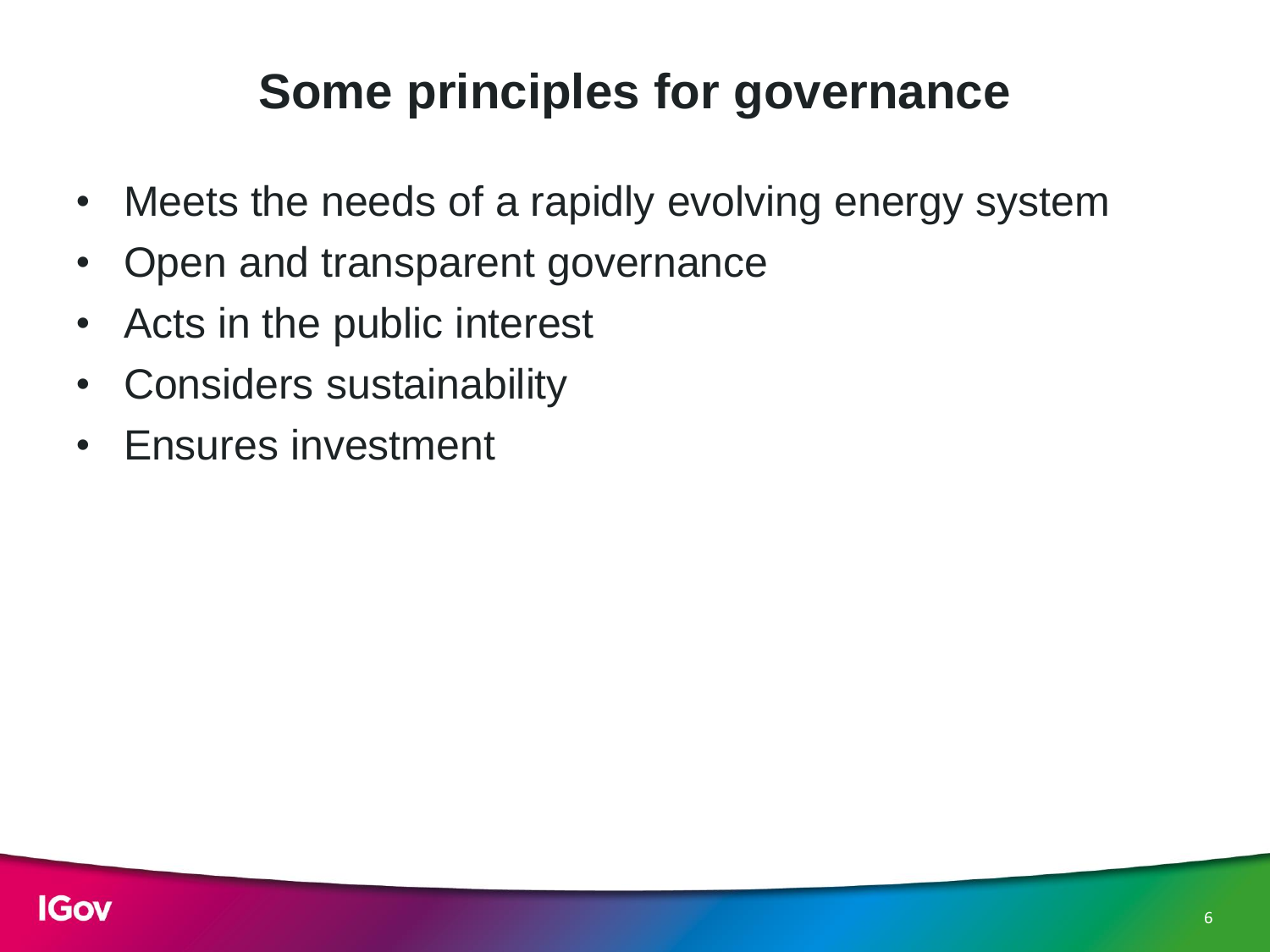#### **Codes in the wider governance landscape**

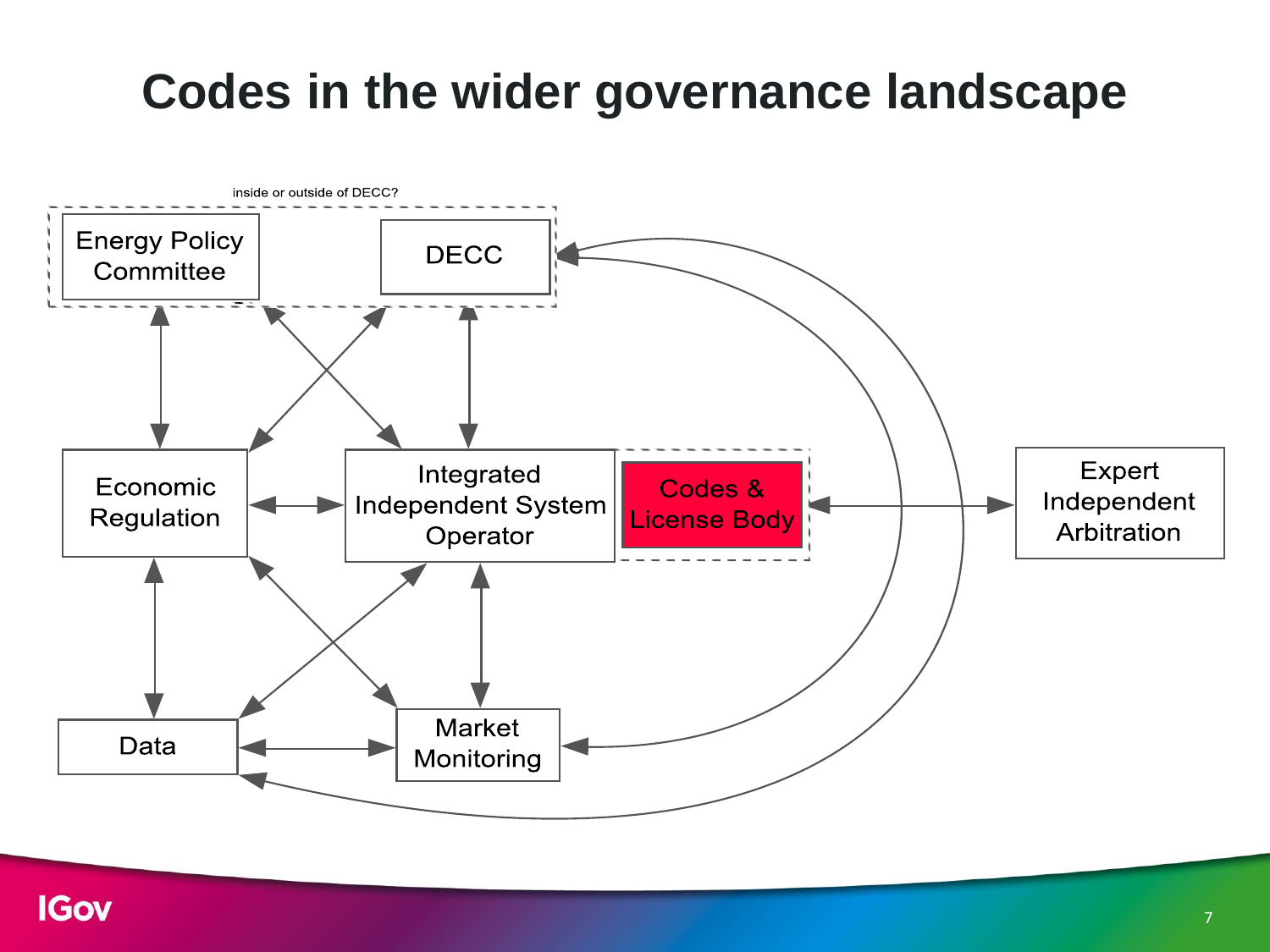# **A possible model for code governance**

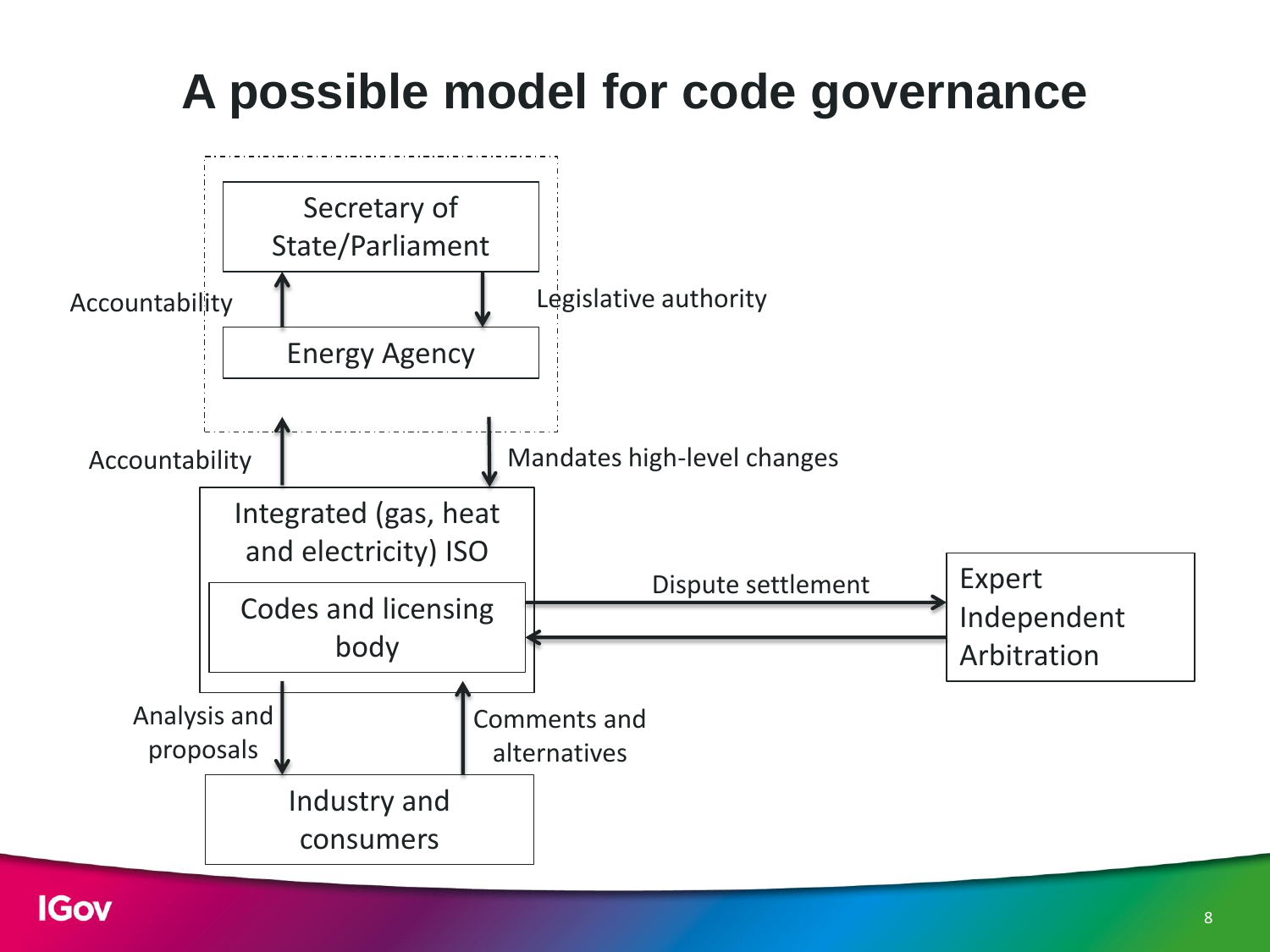### **Aim for today**

- As far as possible we want today's discussion to be at a high level
- Main aim is to seek some clear principles for reforming the code governance system and architecture, to make it fit for the needs of a rapidly evolving energy system